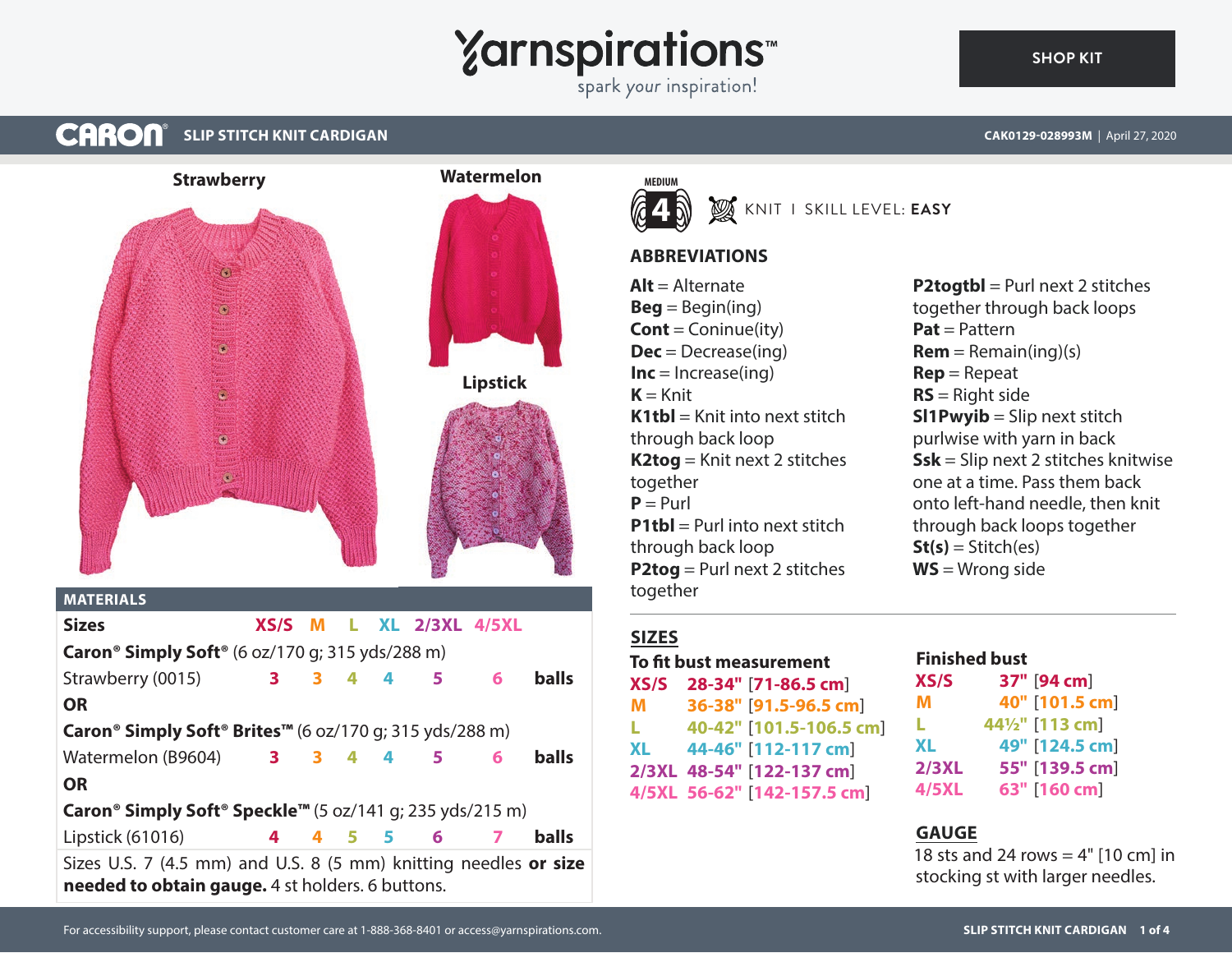**Yarnspirations** 

spark your inspiration!

#### **CARON® SLIP STITCH KNIT CARDIGAN CAK0129-028993M** | April 27, 2020

#### **INSTRUCTIONS**

*The instructions are written for smallest size. If changes are necessary for larger size(s) the instructions will be written thus ( ). Numbers for each size are shown in the same color throughout the pattern. When only one number is given in black, it applies to all sizes.*

#### **BACK**

With smaller needles cast on **85** (**93**-**101**-**111**-**125**-**143**) sts. **1st row:** (RS). \*K1tbl. P1. Rep from \* to last st. K1tbl. 2nd row: \*P1tbl. K1. Rep from \* to last st. P1tbl.

Rep last 2 rows of (K1tbl. P1) ribbing until work from beg measures 3" [7.5 cm], ending on a WS row.

Change to larger needles and proceed in pat as follows: **1st row:** (RS). Knit. 2nd row: K2. \*K1. Sl1Pwyib. Rep from \* to last 2 sts. K2. **3rd row:** As 1st row. **4th row:** K3. \*K1. Sl1Pwyib. Rep from \* to last 4 sts. K4. These 4 rows form Slip St pat.

Cont in pat until work from beg measures **12** (**12**-**12**-**13**-**13**-**13**)" [**30.5** (**30.5**-**30.5**-**33**-**33**-**33**) cm], ending on a WS row.

**Shape raglans:** Keeping cont of pat, cast o **2** (**2**-**3**-**3**-**4**-**4**) sts beg next 2 rows. **81** (**89**-**95**-**105**- **117**-**135**) sts.

**Sizes 2/3XL and 4/5XL only:**

**1st row:** (RS). K2. ssk. Knit to last 4 sts. K2tog. K2. **2nd row:** P2. P2tog. Pat to last 4 sts. P2togtbl. P2. Rep last 2 rows (**4**-**14**) times more, then 1st row once. (**95**-**73**) sts. Work 1 row even in pat.

**Sizes M, L, XL, 2/3XL and 4/5XL only: 1st row:** (RS). K2. ssk. Knit to last 4 sts. K2tog. K2. 2nd row: P2. P2tog. Pat to last 4 sts. P2togtbl. P2. **3rd row:** As 1st row. **4th row:** P4. Pat to last 4 sts. P4. Rep last 4 rows (**1**-**1**-**5**-**3**-**2**) time(s) more (**77**-**83**-**69**-**71**-**55**) sts.

**All sizes: 1st row:** (RS). K2. ssk. Knit to last 4 sts. K2tog. K2. **2nd row:** P4. Pat to last 4 sts. P4. Rep last 2 rows **23** (**21**-**23**-**16**- **16**-**8**) times more. **33** (**33**-**35**-**35**- **37**-**37**) sts. Leave rem sts on a st holder.

#### **LEFT FRONT**

\*\*With smaller needles, cast on **43** (**47**-**51**-**57**-**63**-**73**) sts. Work 3" [7.5 cm] in (K1tbl. P1) ribbing as given for Back, ending on a WS row.

Change to larger needles and proceed in pat as follows: **1st row:** (RS). Knit. **2nd row:** K2. \*K1. Sl1Pwyib. Rep from \* to last 2 sts. K2. **3rd row:** As 1st row. **4th row:** K3. \*K1. Sl1Pwyib. Rep from \* to last 4 sts. K4. These 4 rows form Slip St pat. \*\*

Cont in pat until work from beg measures **12** (**12**-**12**-**13**-**13**-**13**)" [**30.5** (**30.5**-**30.5**-**33**-**33**-**33**) cm], ending on a WS row.

**Shape raglan:** (RS). Cast off **2** (**2**-**3**-**3**-**4**-**4**) sts at beg of next row. **41** (**45**-**48**-**53**-**59**-**68**) sts. Work 1 row even in pat.

**Sizes 2/3XL and 4/5XL only: 1st row:** (RS). K2. ssk. Knit to end of row. 2nd row: Pat to last 4 sts.

P2togtbl. P2. Rep last 2 rows (**4**-**14**) times more, then 1st row once. (**48**-**37**) sts.

Work 1 row even in pat.

**Sizes M, L, XL, 2/3XL and 4/5XL** 

**only: 1st row:** (RS). K2. ssk. Knit to end of row. 2nd row: Pat to last 4 sts. P2togtbl. P2. **3rd row:** As 1st row. **4th row:** Pat to last 4 sts. P4. Rep last 4 rows (**1**-**1**-**5**-**3**-**2**) time(s) more. (**39**-**42**-**35**-**36**-**28**) sts.

**Sizes XS/S, M, L, XL and 2/3XL only: 1st row:** (RS). K2. ssk. Knit to end of row. **2nd row:** Pat to last 4 sts. P4. Rep last 2 rows **14** (**12**-**14**-**7**-**7**) times more. **26** (**26**-**27**-**27**-**28**) sts.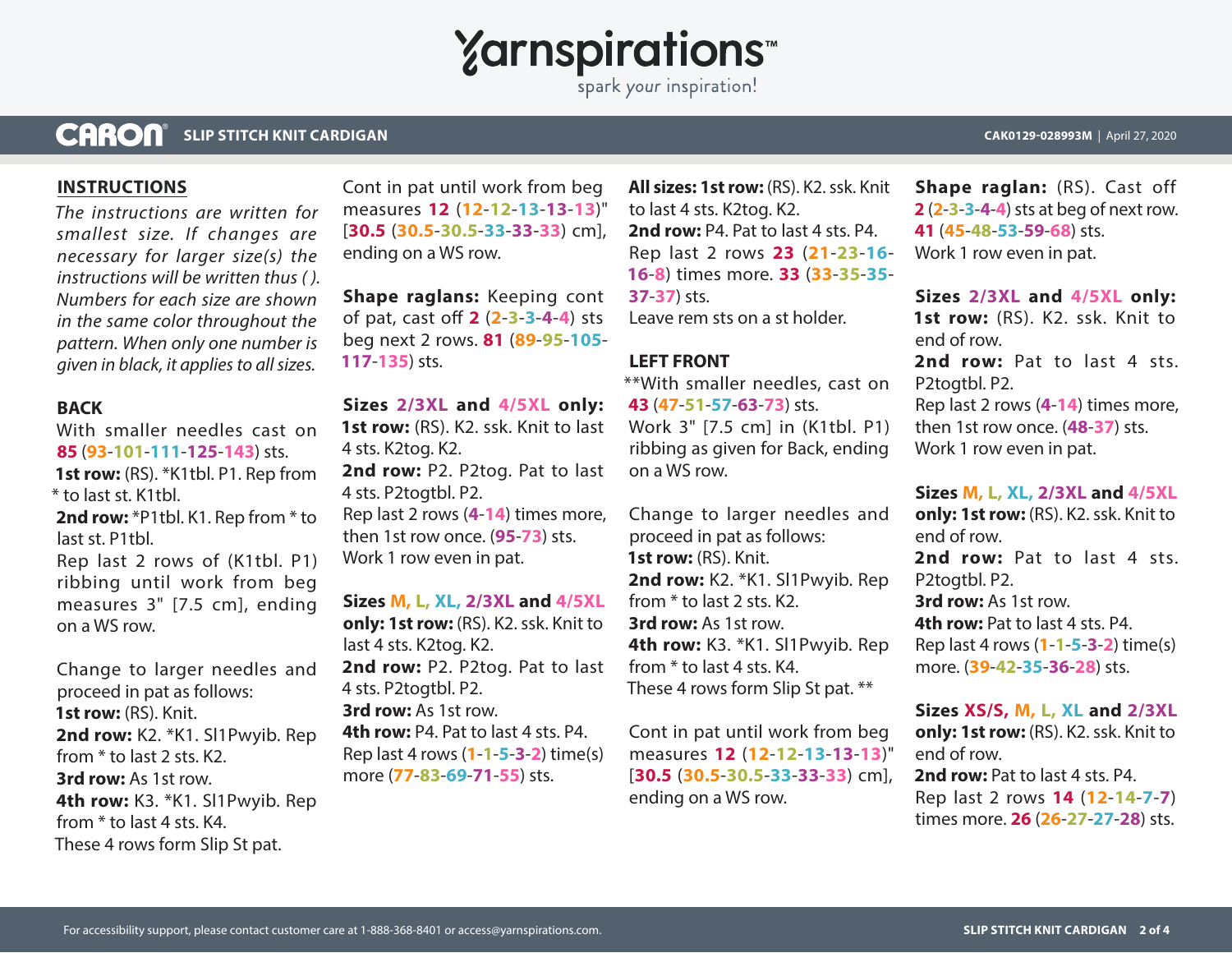# **Yarnspirations**

spark your inspiration!

#### **CARON® SLIP STITCH KNIT CARDIGAN CAK0129-028993M** | April 27, 2020

**All sizes: Shape neck: 1st row:** (RS). K2. ssk. K10. K2tog (neck edge). **Turn**. Leave rem **10** (**10**-**11**-**11**-**12**- **12**) sts on a st holder. **2nd row:** Pat to last 4 sts. P4.

Keeping cont of pat, dec 1 st at neck edge on next and alt rows, AT SAME TIME, dec 1 st at raglan edge (as before) on next and alt rows until there are 4 sts. **Next row:** (WS). Purl. **Next row:** ssk. K2tog. 2 sts. **Next row:** P2. **Next row: K2tog. Fasten off.** 

#### **RIGHT FRONT**

Work from \*\* to \*\* as given for Left Front.

Cont in pat until work from beg measures **12** (**12**-**12**-**13**-**13**-**13**)" [**30.5** (**30.5**-**30.5**-**33**-**33**-**33**) cm], ending on a RS row.

**Shape raglan: Next row:** (WS). Cast o **2** (**2**-**3**-**3**-**4**-**4**) sts. Pat to end of row. **41** (**45**-**48**-**53**-**59**-**68**) sts.

1st row: (RS). Knit to last 4 sts. K2tog. K2.

2nd row: P2. P2tog. Pat to end of row. Rep last 2 rows (**4**-**14**) times more, then 1st row once. (**48**-**37**) sts. Work 1 row even in pat.

**Sizes M, L, XL, 2/3XL and 4/5XL only: 1st row:** (RS). Knit to last 4 sts. **41** (**41**-**45**-**45**-**49**-**49**) sts. K2tog. K2. 2nd row: P2. P2tog. Pat to end of row. **3rd row:** As 1st row. **4th row:** P4. Pat to end of row. Rep last 4 rows (**1**-**1**-**5**-**3**-**2**) time(s) more. (**39**-**42**-**35**-**36**-**28**) sts.

**Sizes XS/S, M, L, XL and 2/3XL only: 1st row:** (RS). Knit to last 4 sts. K2tog. K2. **2nd row:** P4. Pat to end of row. Rep last 2 rows **14** (**12**-**14**-**7**-**7**) times more. **26** (**26**-**27**-**27**-**28**) sts.

**All sizes: Shape neck: 1st row:** (RS). Break yarn and slip first **10 (10-11**-**11**-**12**-**12**) sts onto a st holder. Rejoin yarn to rem sts. ssk. Knit to last 4 sts. K2tog. K2.

Sizes 2/3XL and 4/5XL only: Dec 1 st at neck edge on next and **2nd row:** P4. Pat to end of row. alt rows, AT SAME TIME, dec 1 st at raglan edge (as before) on next and alt rows until there are 4 sts.

**Next row:** (WS). Purl. **Next row:** ssk. K2tog. 2 sts. **Next row:** P2. **Next row: K2tog. Fasten off.** 

#### **SLEEVES**

With smaller needles, cast on Work 3" [7.5 cm] in (K1tbl. P1) ribbing as given for Back, ending on a WS row.

Change to larger needles and work 6 rows in Slip St pat as given for Back.

Keeping cont of pat, inc 1 st each end of next row and following **6th**  (**4th**-**4th**-**4th**-**4th**-**4th**) rows until there are **67** (**59**-**63**-**81**-**83**-**85**) sts, a st holder. taking inc sts into pat.

**Sizes M and L only:** Inc 1 st each end of following 6th rows until there are (**73**-**77**) sts.

**All sizes:** Cont even in pat until work from beg measures **17** (**17½**- **17½**-**16½**-**16**-**16**)" [**43** (**44.5**- **44.5**-**42**-**40.5**-**40.5**) cm], ending on a WS row.

**Shape raglans:** Keeping cont of pat, cast off **2** (**2**-**3**-**3**-**4**-**4**) sts at beg of next 2 rows. **63** (**69**-**71**-**75**- **75**-**77**) sts. **1st row:** (RS). K2. ssk. Knit to last 4 sts. K2tog. K2. **2nd row:** P2. P2tog. Pat to last 4 sts. P2togtbl. P2. **3rd row:** As 1st row. **4th row:** P4. Pat to last 4 sts. P4. Rep last 4 rows **2** (**3**-**2**-**2**-**0**-**1**) time(s) more. **45** (**45**-**53**-**57**-**69**-**65**) sts.

1st row: (RS). K2. ssk. Knit to last 4 sts. K2tog. K2. **2nd row:** P4. Pat to last 4 sts. P4. Rep last 2 rows **17** (**17**-**21**-**22**-**28**- **26**) times more. Leave rem **9** (**9**-**9**-**11**-**11**-**11**) sts on

### **FINISHING**

Sew raglan seams. Sew side and sleeve seams.